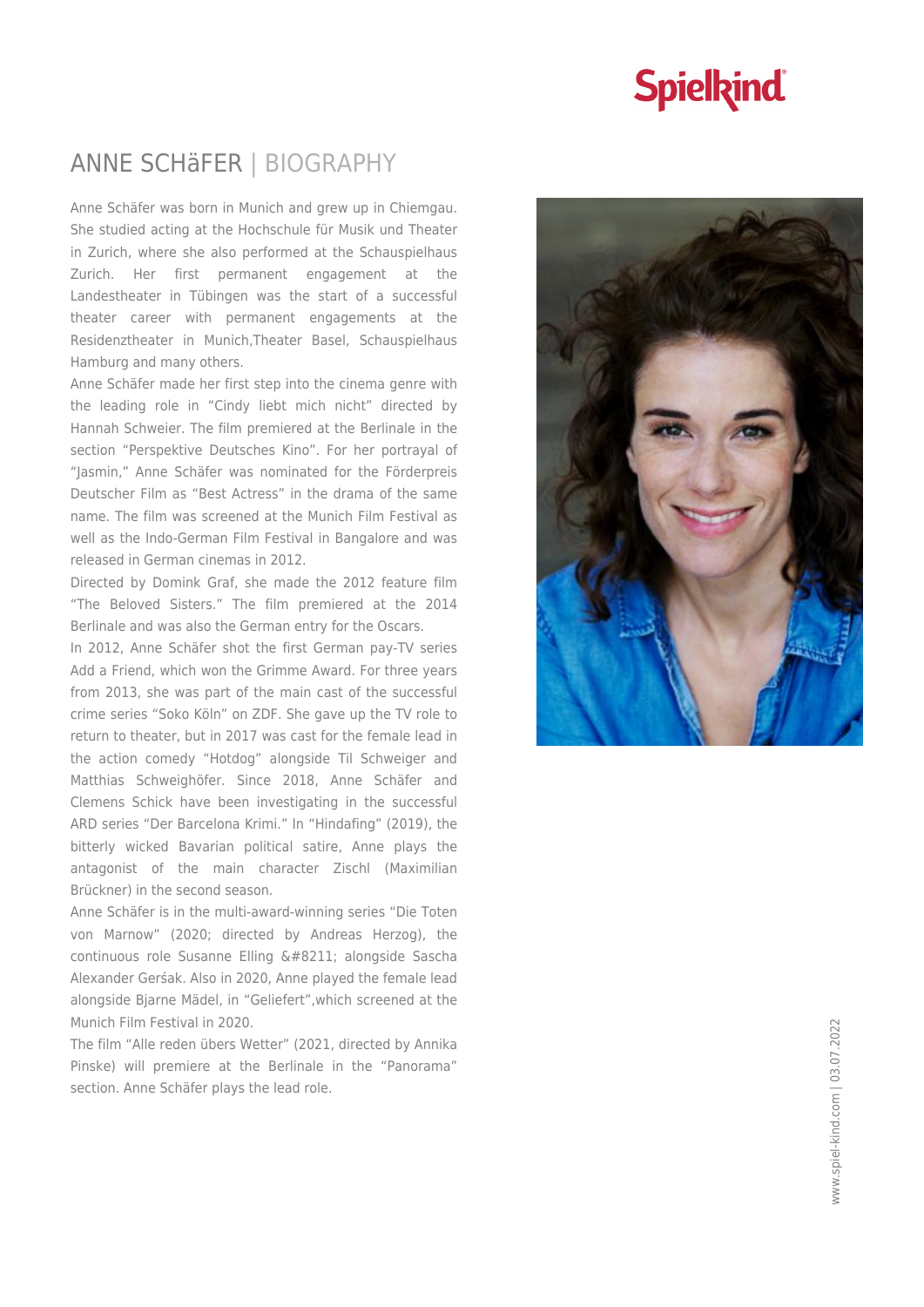

# Anne Schäfer | CV

FEATURE | TELEVISION 2022 | Himmel, Herrgott, Sakrament | TV series | Director: Franz Xaver Bogner | Maze Pictures | ARD, BR 2022 | Soko Köln- "Die Verschworenen" (AT) | TV series | Director: Tina Kriwitz | Network Movie | ZDF 2021 | Der Barcelona-Krimi - "Der Riss im allem" | TV series | Director: Carolina Hellsgård | Sommerhaus Filmproduktion | ARD Degeto 2021 | Der Barcelona-Krimi - "Der längste Tag" | TV series | Director: Carolina Hellsgård | Sommerhaus Filmproduktion | ARD Degeto 2021 | Featuring Ella (aka Alles wird Ella) (AT) | feature film | Director: Teresa Hoerl | Neue Bioskop Film | Weltkino Filmverleih 2021 | Civil Dusk | Art project | Director: David Uzochukwu | Jünglinge Film, DF Dock11 2021 | Distanz (AT) | feature film | Director: Lars Knorm | Distanz Film, Conscious Content, Carny Film 2020 | Reiterhof Wildenstein | TV series | Director: Josh Broecker | Neue Bioskop Television | ARD Degeto 2020 | Zwei unter Millionen (AT) | TV film | Director: Matthias Tiefenbacher | Aspect Telefilm Produktion | ARD Degeto 2020 | Biohackers | TV series | Director: Christian Ditter, Tim Trachte | Claussen+Putz Filmproduktion | Netflix 2020 | Geliefert | TV film | Director: Jan Fehse | TV60 Filmproduktion | BR, ARD 2020 | Ein Fall für Zwei - "Die falsche Schlange" | TV series | Director: Florian Eichinger | Odeon TV | ZDF 2020 | Ich liebe dich | short film | Director: Marko Roth | Simon + Paul 2019 | Der Barcelona Krimi - "Blutiger Beton" | TV series | Director: Isabell Šuba | Dreamtool Entertainnment | ARD Degeto 2019 | Die Toten von Marnow | TV series | Director: Andreas Herzog | Polyphon Film- und Fernsehen | ARD Degeto 2019 | Blutige Anfänger | TV series | Director: Antonia Kleine | Studio.TV.Film | ZDF 2019 | Alle reden übers Wetter | diploma film | Director: Annika Pinske | dffb (Deutsche Film- und Fernsehakademie) 2019 | Betonrausch | feature film | Director: Cüneyt Kaya | UFA Fiction | Netflix 2019 | Hindafing | TV series | Director: Boris Kunz | Neuesuper | BR, Arte 2019 | Bad Banks | TV series | Director: Christian Zübert | Federation Entertainment | ZDF 2018 | Der Barcelona Krimi - "Entführte Mädchen" | TV series | Director: Fina Valent | Dreamtool Entertainment | ARD Degeto 2018 | Club der roten Bänder - Wie alles begann | feature film | Director: Felix Binder | Bantry Bay Productions | Universum Film 2018 | Als Hitler das rosa Kaninchen stahl | feature film | Director: Caroline Link | Sommerhaus Filmproduktion | Warner Bros. 2018 | Frühling - Familie auf Probe | TV series | Director: Michael Karen | Seven Dogs Filmproduktion | ZDF 2018 | Lena Lorenz - Willkommen im Leben - "Kind da, lob weg" | TV series | Director: Sebastian Sorger | Ziegler Film | ZDF 2018 | Soko Stuttgart - "Scheitern ist geil" | TV series | Director: Christoph Eichhorn | Bavaria Fiction | ZDF 2017 | Die Spezialisten - Im Namen der Opfer | TV series | Director: Gero Weinreuter | UFA Fiction | ZDF 2017 | Der Barcelona Krimi - "Über Wasser halten" | TV series | Director: Jochen Alexander Freydank | Dreamtool Entertainment | ARD Degeto 2017 | Der Barcelona Krimi - "Tod aus der Tiefe" | TV series | Director: Jochen Alexander Freydank | Dreamtool Entertainment | ARD Degeto 2017 | Tatort - "Die robuste Roswita" | TV series | Director: Richard Huber | W&B Television | MDR 2017 | Der Wunschzettel | feature film | Director: Marc Rensing | U5 Filmproduktion | ARD Degeto 2017 | Hot Dog | feature film | Director: Torsten Künstler | Pantaleon Films | Picture Tree International 2016 | Arzt mit Nebenwirkung | TV film | Director: Peter Stauch | Bavaria Fiction | ARD Degeto 2016 | Wenn Frauen ausziehen | TV film | Director: Matthias Tiefenbacher | Akzente Film und Fernsehproduktion | ZDF STAGE

- 2021 | Diversity United | theatre | Director: Anne Schäfer | Kunstverein Hamburg
- 2020 | Virus | theatre | Director: Jan Duyvendak | Theaterspektakel, Zürich Kampnagel Hamburg
- 2016 | In Deinem Pelz | theatre | Director: Bernhard Mikeska | Theater und Orchester Heidelberg
- 2020 | Kampnagel Sommerfestival | theatre | Director:
- 2020 | Theaterspektakel Zürich | theatre | Director:
- 2012-2013 | Theater Heidelberg | theatre | Director:
- 2011-2012 | Schauspielhaus Hamburg | theatre | Director:
- 2007-2011 | Residenztheater München | theatre | Director:
- 2006-2008 | Theater Basel | theatre | Director: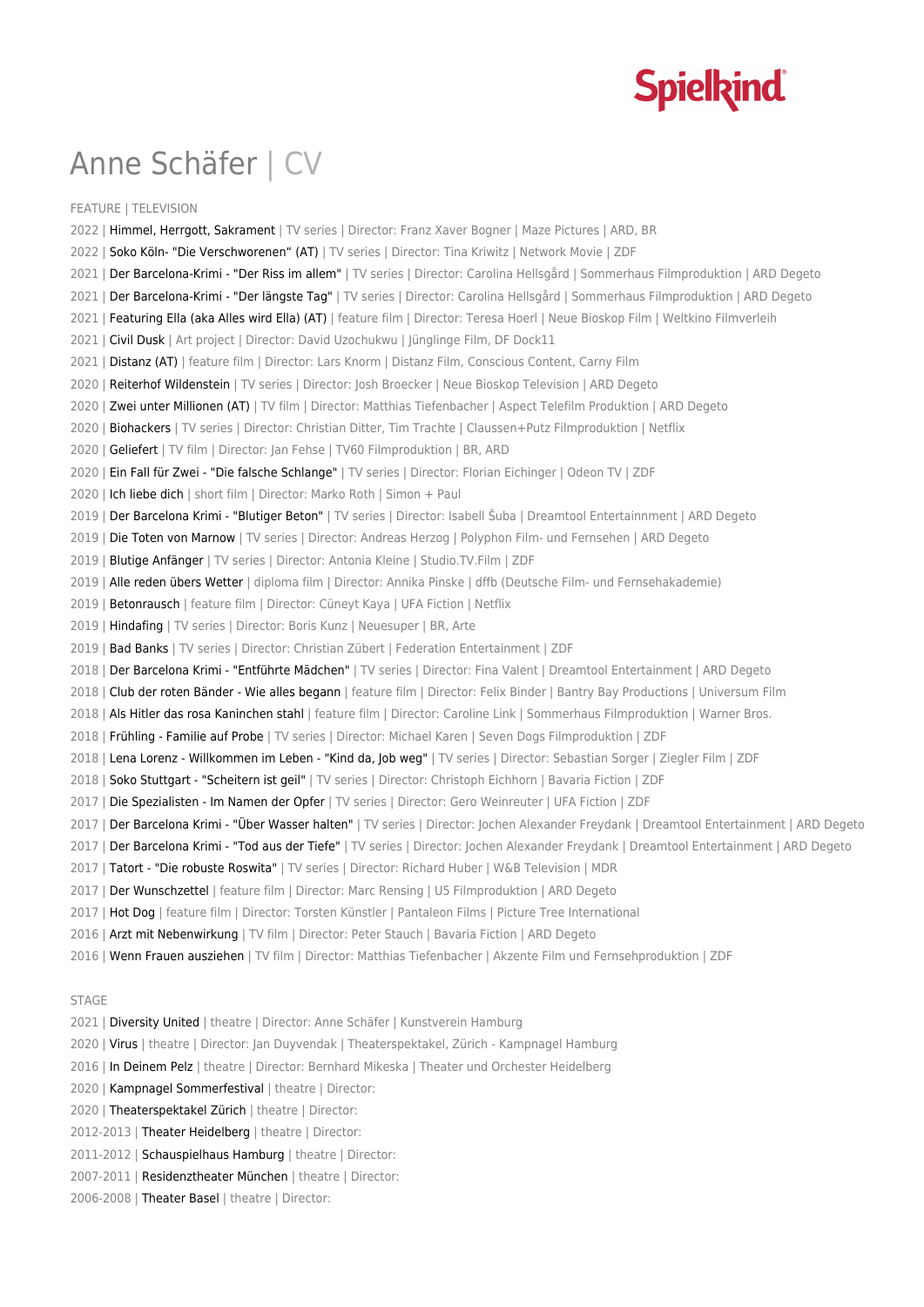### AWARDS

- 2021 German Television Award "Die Toten von Marnow" Best Series Nomination
- 2019 Nomination Jupiter Award for Best Female Lead for Hotdog
- 2014 Nomination Oscar entry "The Beloved Sisters" (OT: Die Geliebten Schwestern)
- 2013 Grimme Award "Fiktion Spezial" for Add A Friend
- 2011 Nomination German Film Award "Best Actress": "Jasmin
- 2009 Sponsorship Award of the Friends of the Bavarian State Theater / Residenztheater
- 2006 TZ Rose for "Iphigenie auf Tauris", Residenztheater München
- 2004 Oprecht Prize of the City of Zurich Audience Award Schauspielschultreffen for "Parzivality Show", Director: Tomas Schweigen